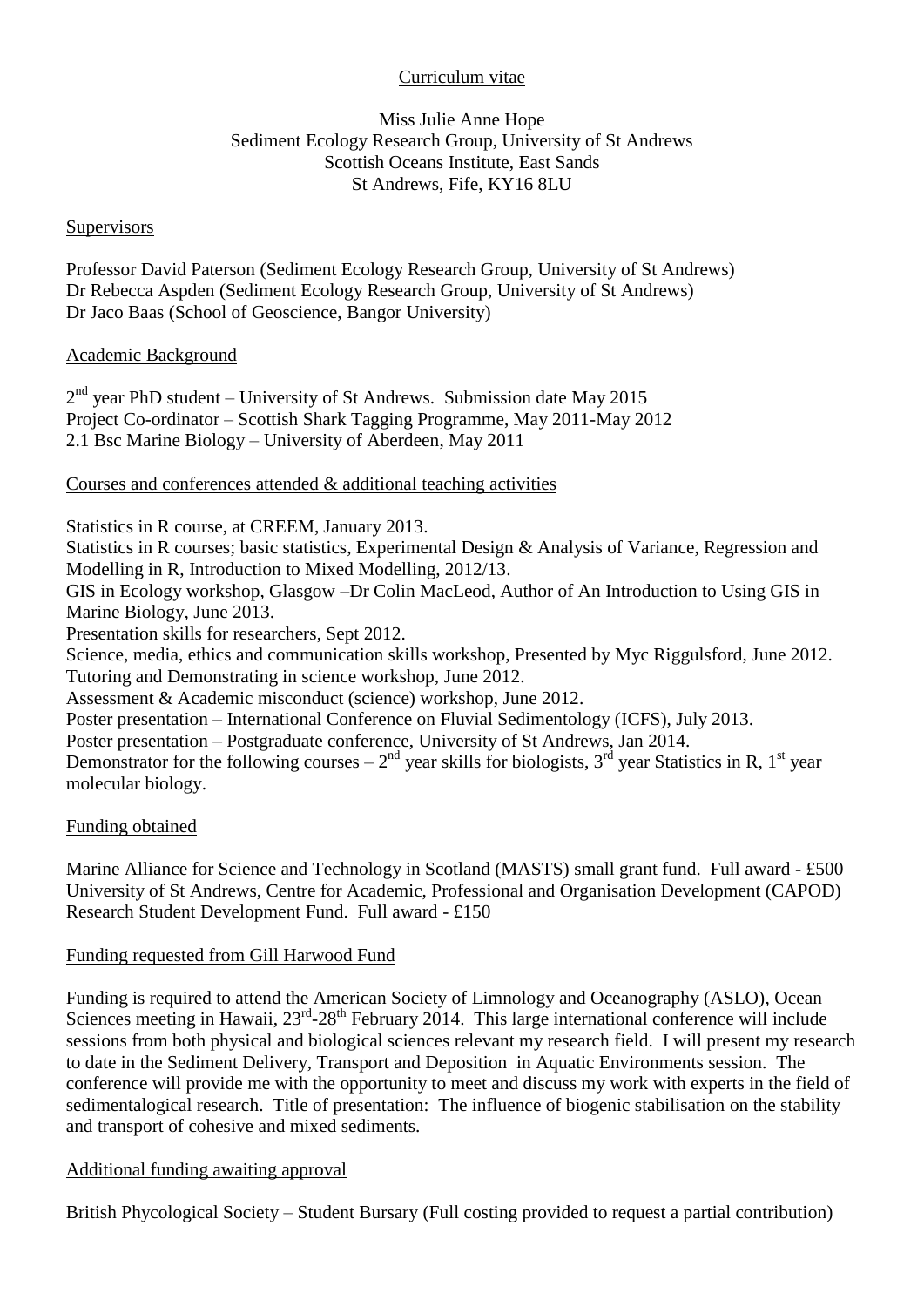# Project

This PhD project is fully funded by NERC, and is tied to the COHBED (Cohesive Bedforms) multidisciplinary project). The long term field campaign being presented at the ASLO conference is providing a long term survey of the relative seasonal and tidal changes in the biological influence on sediment erosion, transport and deposition in an estuarine environment.

#### Project Aims and Objectives

My PhD project is tied to the NERC funded COHBED project (COHesive BEDforms), which aim to investigate the influence of biological processes on the behaviour of cohesive and non-cohesive intertidal sediments through field surveys and laboratory experiments. Understanding the physical and biological influences on sediment stability is increasingly important with regards to coastal erosion and management, however many sediment transport models are still based on abiotic factors. It is already well established that microbial assemblages found on the sediment bed and the extracellular polymeric substances (EPS) they secrete can significantly stabilise sediment however a greater understanding of these processes and how the effect sediment dynamics both temporally and spatially is required in order to better predict sediment movement.

This long term survey of both physical and biological factors will contribute to better understanding of the relative influences of each, seasonally and tidally. This may lead to the inclusion of biological parameters in future sediment transport models, which in turn may be used to design and implement effective coastal management plans

As this is a interdisciplinary project, the dissemination of the work being carried out to a large international audience will strengthen not only the applicants skills in science communication and providing essential career progression and development, but it will be beneficial to the wider scientific community by communicating the effects of biology on sedimentary systems and the importance of including this information in predictive models and studies. It is anticipated that ideas and collaborations for future projects may develop as a result of the networking opportunities at the conference with ASLO facilitating networking opportunities to students through a mentoring service. This should maximise the applicant's interaction, and discussions, with scientists in similar fields of interest.

The long term field campaign in the Eden estuary, Scotland is investigating the relative influence of biological and physical factors on sediment erosion, transport and deposition across all seasons and under different tidal conditions. Sediment samples are collected using the contact core method to flash freeze surface sediments in situ, allowing the biological characteristics of the sediment, including microbial biomass (Chlorophyll a) and EPS (carbohydrate concentration) to be related to sediment stability measurements (using the portable Cohesive Strength Meter) and several other biological and physical factors. It is this data, processed to date, that will be presented at the Ocean Sciences meeting.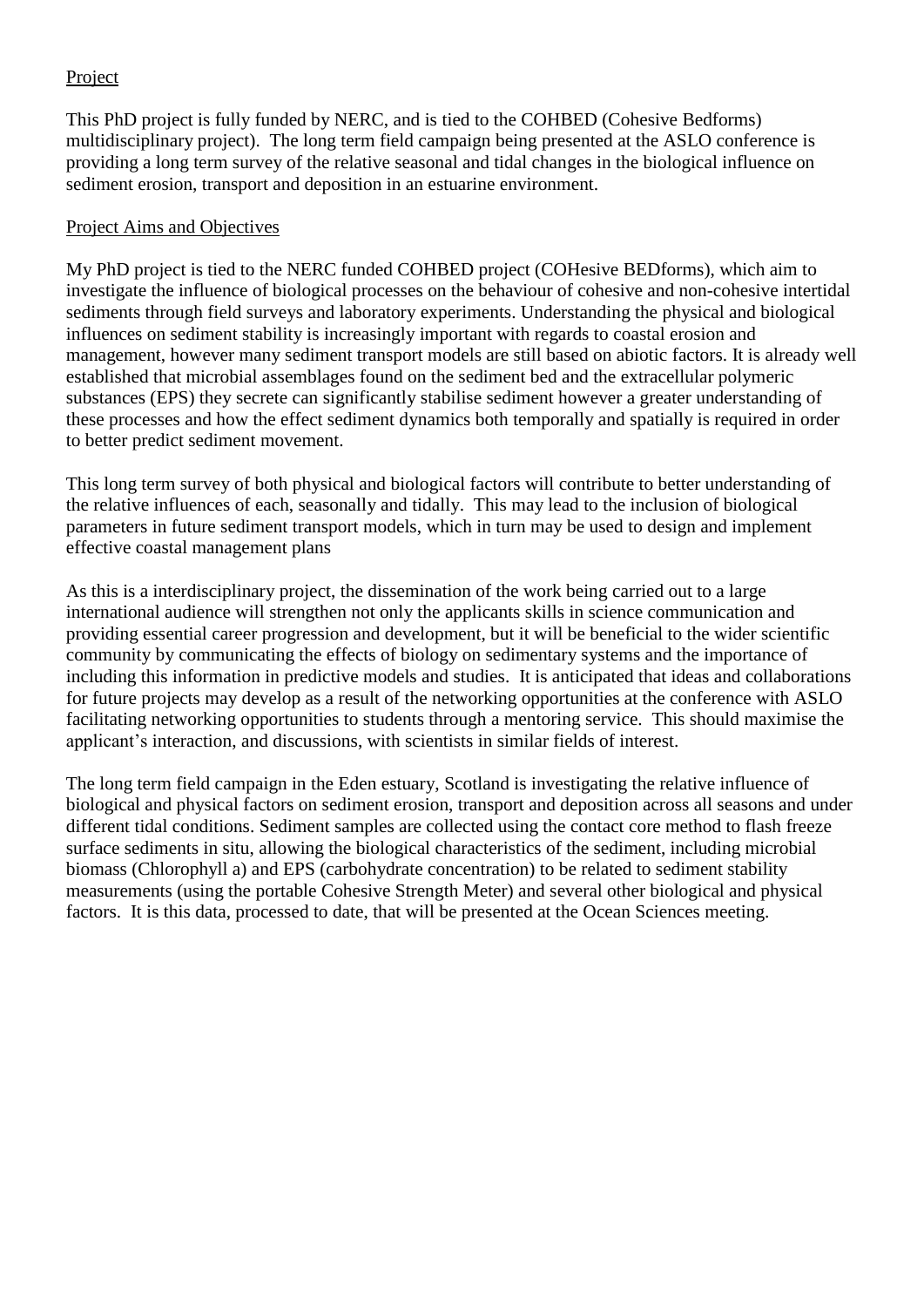Budget

| Item                                                                     | cost                 |
|--------------------------------------------------------------------------|----------------------|
| 1. Conference registration fee                                           | £218.35              |
| 2. Accommodation                                                         | £250 per week        |
| Shared accomm in 2 bedroom self-catering apartment.                      |                      |
| 3. Subsistence (only if not included in Registration or<br>Accommodation | £20 per day $x \, 8$ |
| costs)                                                                   | days                 |
| 3 meals per day x 7 days. Self catering                                  | $=£200$              |
| 4. Travel                                                                | £815                 |
| Flights Edinburgh to Honolulu, incl overnight stopover at airport hotel  |                      |
| <b>Total Cost</b>                                                        | £1483.35             |

To date £650 has been secured from MASTS and the university CAPOD grants and I am requesting the remaining balance of £833.35 from the Gill Harwood fund. However I will continue to apply to other sources of funding should there be a shortfall.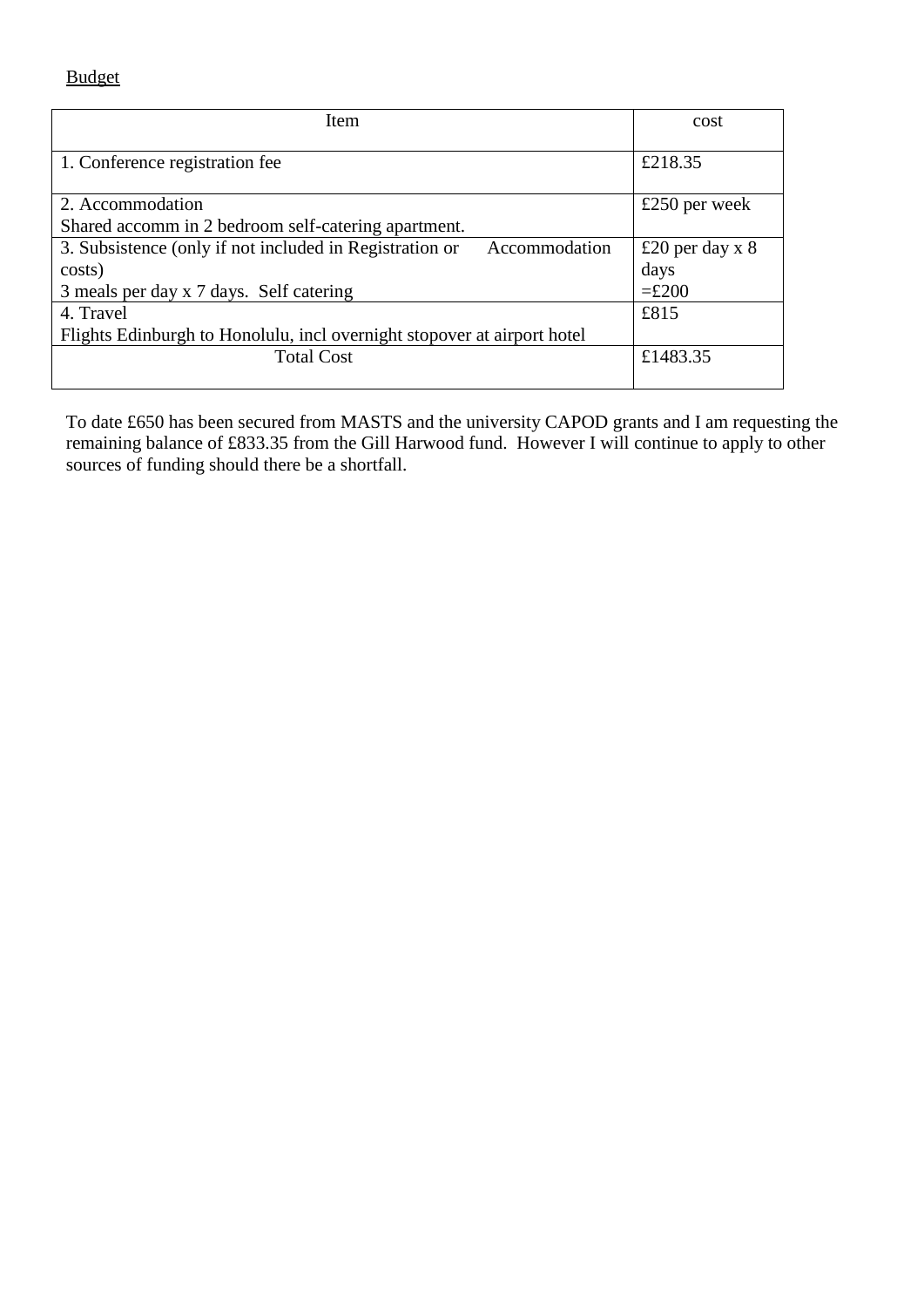

# University of St Andrews

Rebecca Jane Aspden Sediment Ecology Research group

29.01.14

Dear Dr Jackson,

I am e-mailing to confirm that Julie Hope is currently a PhD student at the University of St Andrews. Julie is coming to the end of her second year of study here and as such this conference would provide her with the opportunity to present her research and data to date in the Sediment Delivery, Transport and Deposition in the Aquatic Environments session. The conference will provide her with the opportunity to network and discuss her work with experts in the field of sedimentology, as well as those in biological fields, providing an excellent opportunity to get interdisciplinary input. The conference will also assist her professional development and improve her dissemination skills. Julie has applied for funding from University bursaries and other society grants, however given the nature of the conference the costs are high. As such she is looking for further funds to make up the shortfall.

Yours sincerely,

Dr Rebecca Aspden